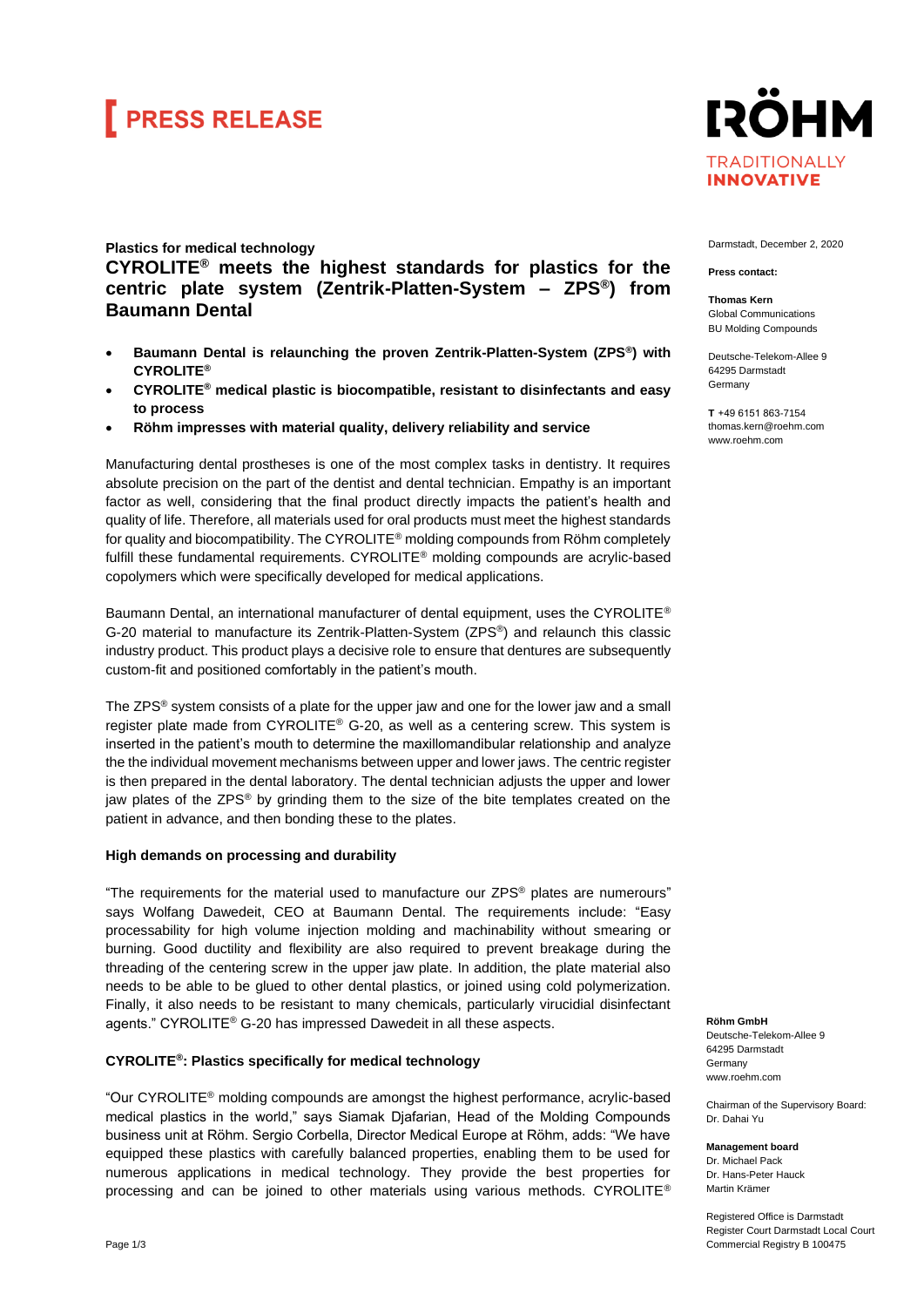



products are impact-resistant and very robust, as well as resistant to bodily fluids, pharmaceutical agents and a myriad of chemicals."

## **Ideal for medical products**

It is vital that medical products are safe in every regard. Röhm's medical plastic fully meets this requirement and is free of Bisphenol A. "Our Zentrik-Platten-System made from CYROLITE® met all the requirements of the cytotoxicity tests," says Dawedeit. He also confirmed that the CYROLITE® product successfully passed the "Biological evaluation of medical devices DIN EN ISO 10993-5 Tests for in vitro cytotoxicity" as well as "10993-10 Tests for irritation and skin sensitization" performed at the HygCen Germany medical product testing laboratory.

## **Reliable material availability and service**

"Alongside the product properties, the availability of CYROLITE® G-20 and the customer service were the main arguments for choosing Röhm," praises Dawedeit. "The best material is of no use if it's not available. Röhm delivers reliably, and all my requests were processed within a short period of time. We also received all the required data sheets for our MPG documentation." The Medizinproduktegesetz (medical product law, in short: MPG) is the national implementation of EU Directives for medical products. Baumann Dental was therefore able to relaunch the ZPS® made from CYROLITE® G-20 in compliance with the Directives for medical products.



The Zentrik-Platten-System (ZPS®) from Baumann Dental is comprised of a plate for the upper jaw and one for the lower jaw and a register plate made from CYROLITE® G-20, as well as a centering screw. © Baumann Dental